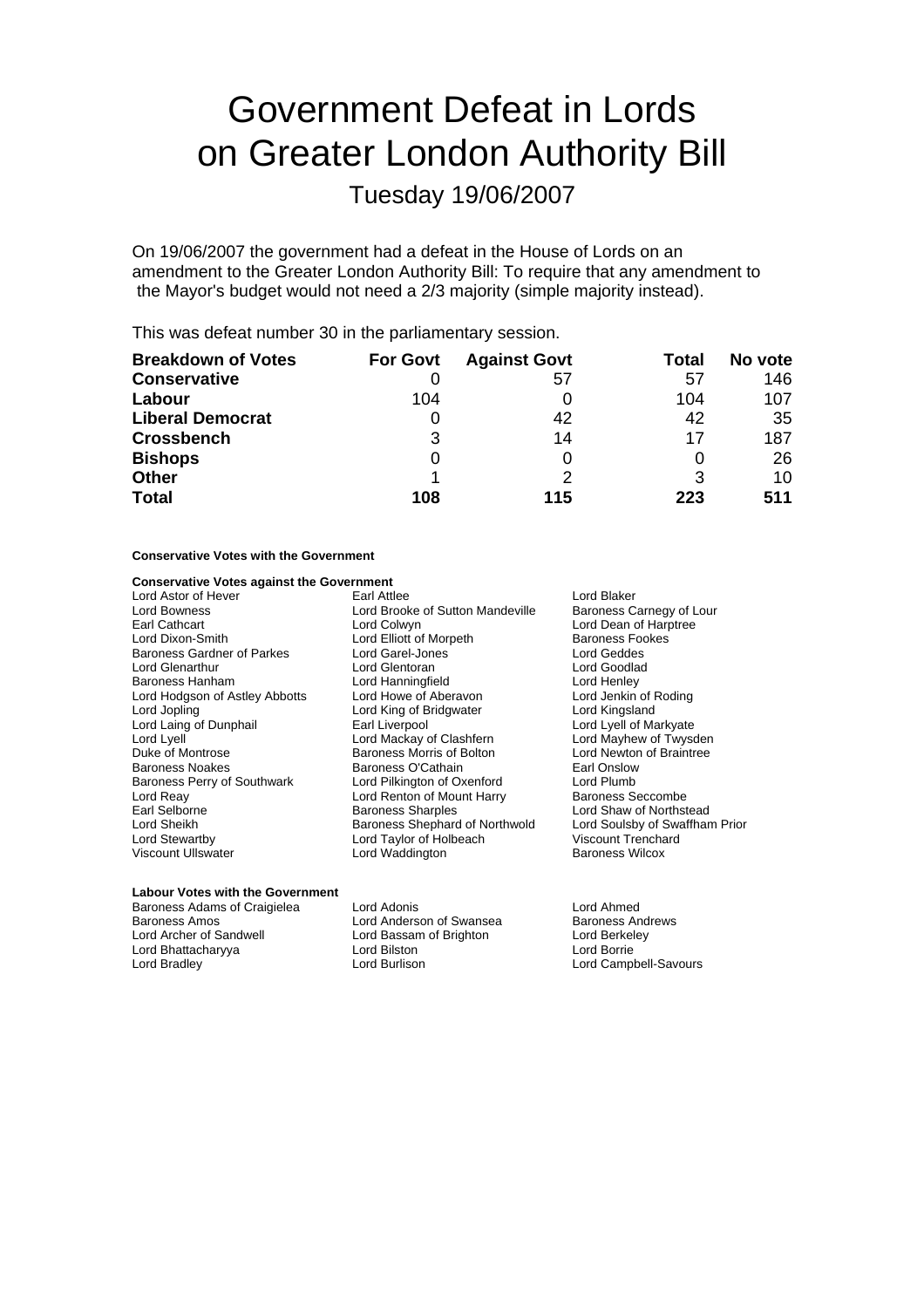Lord Carter of Coles **Lord Clark of Windermere** Baroness Cohen of Pimlico<br>
Lord Corbett of Castle Vale Baroness Crawley **Baroness David** Baroness David Lord Corbett of Castle Vale Baroness Crawley<br>
Lord Davidson of Glen Clova Lord Davies of Oldham Lord Drayson Lord Dubs Lord Evans of Temple Guiting Lord Evans of Parkside Lord Falconer of Thoroton Baroness Farrington of Ribbleton<br>Lord Faulkner of Worcester Lord Foster of Bishop Auckland Lord Foulkes of Cumnock Lord Fyfe of Fairfield **Baroness Gale** Baroness Golding<br>
Lord Goldsmith **Baroness Colding**<br>
Lord Goldsmith **Baroness Colding**<br>
Lord Goldsmith **Brookwood** Baroness Gould of Potternewton Lord Graham of Edmonton Lord Grocott Lord Hart of Chilton Lord Haworth Lord Haworth Baroness Hilton of Eggardon Lord Haworth Baroness Howells of St David<br>Baroness Hollis of Heigham Lord Howarth of Newport Baroness Howells of St David Baroness Hollis of Heigham Lord Howarth of Newport Baroness Howells of St Davids<br>
Lord Howie of Troon Lord Hughes of Woodside Lord Hunt of Kings Heath Lord Howie of Troon Lord Hughes of Woodside Lord Hunt of Lord Hunt of Lord Hunt of Cord Hunt of Baroness Jones of Whitchurch Lord Jordan Lord Jones Baroness Jones of Whitchurch Lord Jordan Lord Layard **Baroness Lockwood** Lord Lofthouse of Pontefract<br>
Lord Macaulay of Bragar Lord Macdonald of Tradeston Lord MacKenzie of Culkein Lord Mackenzie of Framwellgate Baroness Massey of Darwen Lord Maxton<br>Baroness McDonagh Baroness McIntosh of Hudnall Lord McIntosh of Haringey Baroness McDonagh<br>
Lord McKenzie of Luton<br>
Lord Moonie<br>
Lord Moonie Baroness Morgan of Huyton Lord Morris of Handsworth Lord Morris of Aberavon Lord Morris of Aberavon Lord Radice<br>Lord Patel of Blackburn Lord Radice Lord Patel of Blackburn Baroness Rendell of Babergh Lord Richard Lord Rooker Baroness Scotland of Asthal Lord Sewel<br>
Lord Smith of Leigh Cord Soley Baroness Taylor of Bolton Lord Taylor of Blackburn and Lord Temple-<br>
Baroness Thornton Correspond Lord Tomlinson Lord Truscott Baroness Thornton Lord Tomlinson Lord Truscott Lord Warner **Baroness Whitaker Community** Lord Whitty<br>
Lord Woolmer of Leeds **Lord Young of Norwood Green** 

Lord Foster of Bishop Auckland Lord Foulkes of Cumnocks Gale<br>Baroness Gale Baroness Golding Lord Gordon of Strathblane<br>Lord Graham of Edmonton Lord King of West Bromwich Lord Macdonald of Tradeston Lord MacKer<br>Baroness Massey of Darwen Lord Maxton Lord Moonie<br>
Lord Morris of Handsworth<br>
Lord Morris of Aberavon Lord Rowlands **Baroness Royall of Blaisdon**<br>
Lord Sewel **Baroness Royall of Blaisdon** Baroness Turner of Camden Lord Young of Norwood Green

Lord Davies of Oldham Baroness Dean of Thornton-le-Fylde<br>Lord Dubs<br>Barones of Thomas of Temple Guiting Lord Soley **Common Common Common Baroness Symons of Vernham Dean**<br>
Lord Taylor of Blackburn **Common Common Lord Temple-Morris** 

**Labour Votes against the Government**

### **Liberal Democrat Votes with the Government**

### **Liberal Democrat Votes against the Government**

Lord Addington **Lord Avebury**<br>
Baroness Bonham-Carter of Yarnbury Lord Bradshaw **Baroness Bonham-Carter of Yarnbury Lord Bradshaw** Lord Chidgey Baroness Bonham-Carter of Yarnbury Lord Bradshaw Lord Chidgey Lord Clement-Jones<br>
Lord Goodhart **Lord Greaves**<br>
Lord Greaves Lord Goodhart **Lord Greaves** Communist Caroless Hamwee<br>Baroness Harris of Richmond Lord Jones of Cheltenham Lord Kirkwood of Kirkhope Baroness Harris of Richmond Lord Jones of Cheltenham Lord Kirkwood of Kirkho<br>
Lord Lee of Trafford Lord Livsey of Talgarth Lord Mackie of Benshie Lord Maclennan of Rogart Baroness Maddock<br>
Baroness Michie of Gallanach<br>
Baroness Michie of Gallanach Baroness Northover **Lord Oakeshott of Seagrove Bay** Lord Redesdale<br>
Lord Rennard **Lord Roberts of Llandudno** Lord Rodaers of Lord Rennard Lord Roberts of Llandudno Lord Rodgers of Quarry Bank Lord Roper Lord Russell-Johnston Baroness Sharp of Guildford Lord Smith of Clifton Lord Steel of Aikwood Lord Steel Cord Ceverson<br>Baroness Thomas of Winchester Baroness Thomas of Walliswood Baroness Tonge

Lord Livsey of Talgarth Lord Mackie of Ben<br>
Baroness Maddock Lord Earl Mar and Kellie Baroness Thomas of Walliswood<br>Lord Tordoff Lord Tope Lord Tordoff Lord Watson of Richmond

# Lord McNally **Baroness Michie of Gallanach** Baroness Miller of Chilthorne Domer<br>Baroness Northover Lord Oakeshott of Seagrove Bay Lord Redesdale

# **Crossbench Votes with the Government**

Lord Elystan-Morgan **Markor Lord Kilclooney Baroness Valentine** 

# **Crossbench Votes against the Government**

Baroness Darcy de Knayth Baroness Fritchie Baroness Greengross<br>
Lord Greenway **Baroness Containers Act Alliens**<br>
Lord Greenway **Baroness Containers Act Alliens** Containers Act Alliens Lord Low of Dalston

Viscount Brookeborough Lord Browne of Belmont Viscount Craigavon Lord Hannay of Chiswick